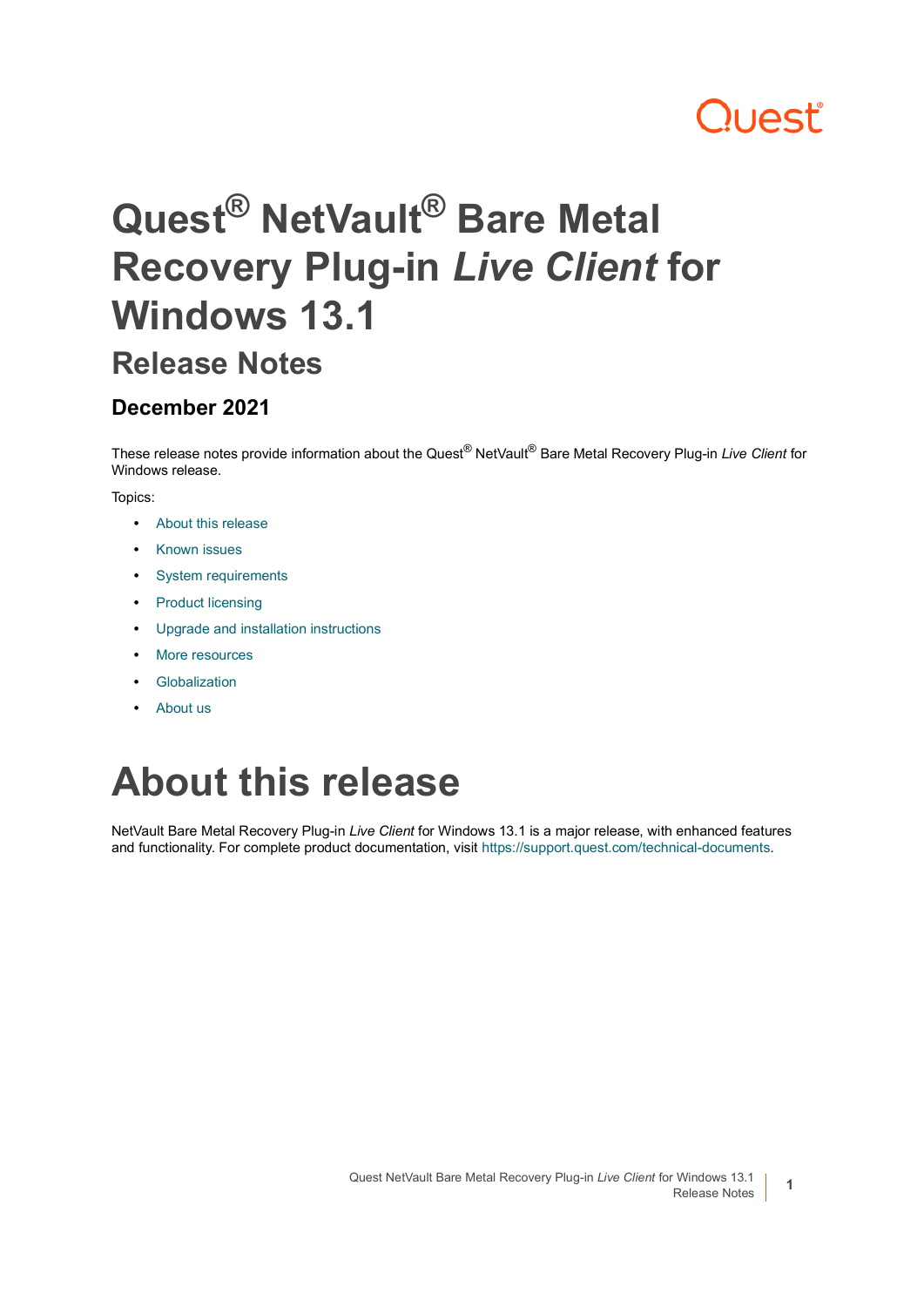### <span id="page-1-0"></span>**Known issues**

The following is a list of issues, including issues attributed to third-party products, known to exist at the time of release.

**Table 1. General known issues**

| Known issue                                                                                                                                                                                                 | <b>Issue ID</b>                                               |
|-------------------------------------------------------------------------------------------------------------------------------------------------------------------------------------------------------------|---------------------------------------------------------------|
| Unsupported Windows features: The plug-in does not support the following features:<br>Fat32 partitions<br>$\bullet$<br><b>Dynamic Disks</b><br>$\bullet$                                                    | DNBMR-298<br>(17576, VWG-45),<br>DNBMR-308<br>(17586, VWG-55) |
| If you are protecting a Windows Server 2012 that uses NTFS and ReFS volumes, the<br>plug-in only creates snapshots of NTFS volumes. The plug-in does not currently create<br>snapshots of the ReFS volumes. | DNBMR-924<br>(23039)                                          |

### <span id="page-1-1"></span>**System requirements**

Before installing NetVault Bare Metal Recovery Plug-in *Live Client* for Windows 13.1, ensure that your system meets the requirements outlined in the *Quest NetVault Compatibility Guide* available at [https://support.quest.com/technical-documents.](https://support.quest.com/technical-documents)

#### **Upgrade and compatibility**

For complete supported-platform information, see the *Quest NetVault Compatibility Guide*.

# <span id="page-1-2"></span>**Product licensing**

To obtain the license file for your NetVault Server environment, determine the NetVault Machine ID of your main NetVault Server. Also identify the machine IDs of any clients running application plug-ins, such as Oracle, MySQL, PostgreSQL, SQL Server, and Exchange.

You can use the License Management page to install the product license files.

- **•** [Obtaining a machine ID](#page-1-3)
- **•** [Installing a license file](#page-2-4)

#### <span id="page-1-3"></span>**Obtaining a machine ID**

- 1 Start the NetVault WebUI.
- 2 In the Navigation pane, click **License Management**.
- 3 In the **Clients Details** list, note the machine ID for the applicable Server or Client entry.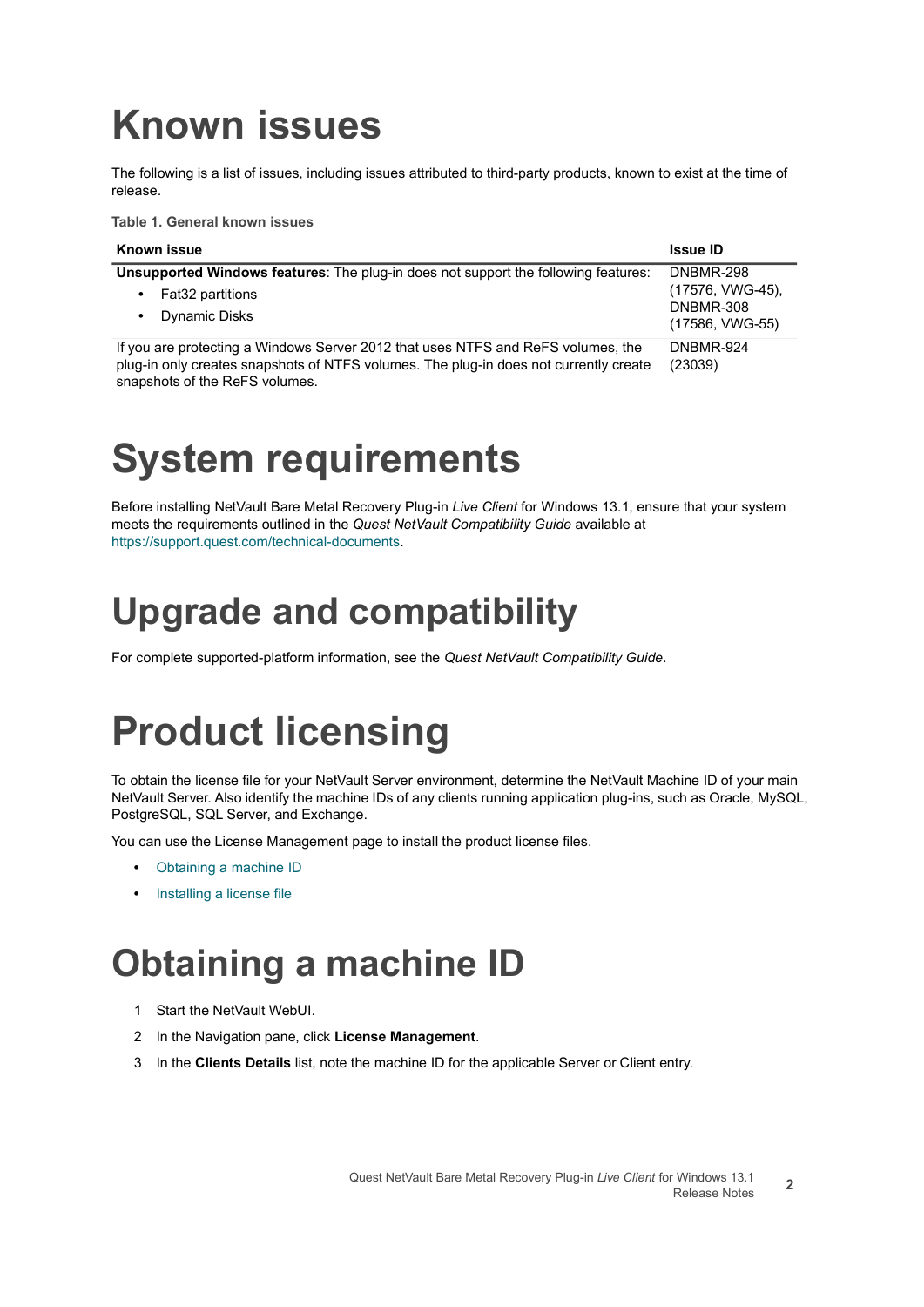#### <span id="page-2-4"></span>**Installing a license file**

- 1 In the **Navigation** pane, click **License Management**.
- 2 On the **License Management** page, click **Install License**.

Because the NetVault WebUI is tied to a specific NetVault Server and all licenses are installed on the NetVault Server, the program automatically installs the license on the correct machine.

- 3 In the **Choose License File/s** dialog box, click **Select a file**, point to the **".dlv"** file that contains the license key, and click **Open**.
- 4 In the dialog box, click **OK** to apply the selected license file.

After the key is applied successfully, a message is displayed.

5 To dismiss the message, click **X**.

### <span id="page-2-0"></span>**Upgrade and installation instructions**

For upgrade and installation instructions, see the *Quest NetVault Bare Metal Recovery Plug-ins User's Guide*.

#### <span id="page-2-1"></span>**More resources**

Additional information is available from the following:

- **•** [Online product documentation](https://support.quest.com/technical-documents/)
- **•** [NetVault community](https://www.quest.com/community/products/netvault/)

# <span id="page-2-2"></span>**Globalization**

This section contains information about installing and operating this product in non-English configurations, such as those needed by customers outside of North America. This section does not replace the materials about supported platforms and configurations found elsewhere in the product documentation.

This release supports any single-byte or multi-byte character set. It supports simultaneous operation with multilingual data. This release is targeted to support operations in the following regions: North America, Western Europe and Latin America, Central and Eastern Europe, Far-East Asia, Japan.

The release is localized to the following languages: Chinese (Simplified), French, German, Japanese, Korean.

### <span id="page-2-3"></span>**About us**

Quest provides software solutions for the rapidly-changing world of enterprise IT. We help simplify the challenges caused by data explosion, cloud expansion, hybrid datacenters, security threats, and regulatory requirements. We are a global provider to 130,000 companies across 100 countries, including 95% of the Fortune 500 and 90% of the Global 1000. Since 1987, we have built a portfolio of solutions that now includes database management, data protection, identity and access management, Microsoft platform management, and unified endpoint management.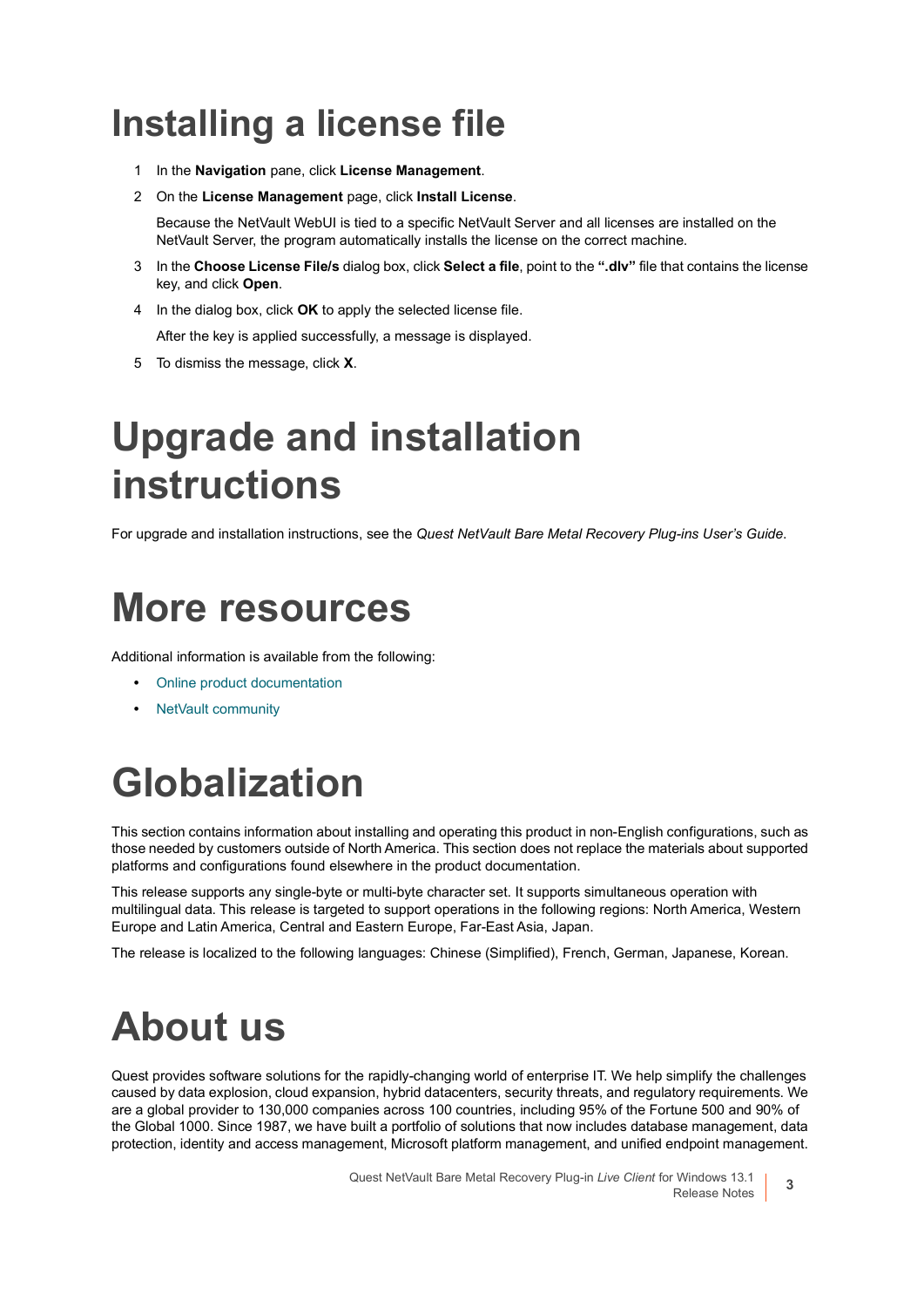With Quest, organizations spend less time on IT administration and more time on business innovation. For more information, visit [www.quest.com](https://www.quest.com/company/contact-us.aspx).

#### **Technical support resources**

Technical support is available to Quest customers with a valid maintenance contract and customers who have trial versions. You can access the Quest Support Portal at [https://support.quest.com.](https://support.quest.com)

The Support Portal provides self-help tools you can use to solve problems quickly and independently, 24 hours a day, 365 days a year. The Support Portal enables you to:

- **•** Submit and manage a Service Request.
- **•** View Knowledge Base articles.
- **•** Sign up for product notifications.
- **•** Download software and technical documentation.
- **•** View how-to-videos.
- **•** Engage in community discussions.
- **•** Chat with support engineers online.
- **•** View services to assist you with your product.